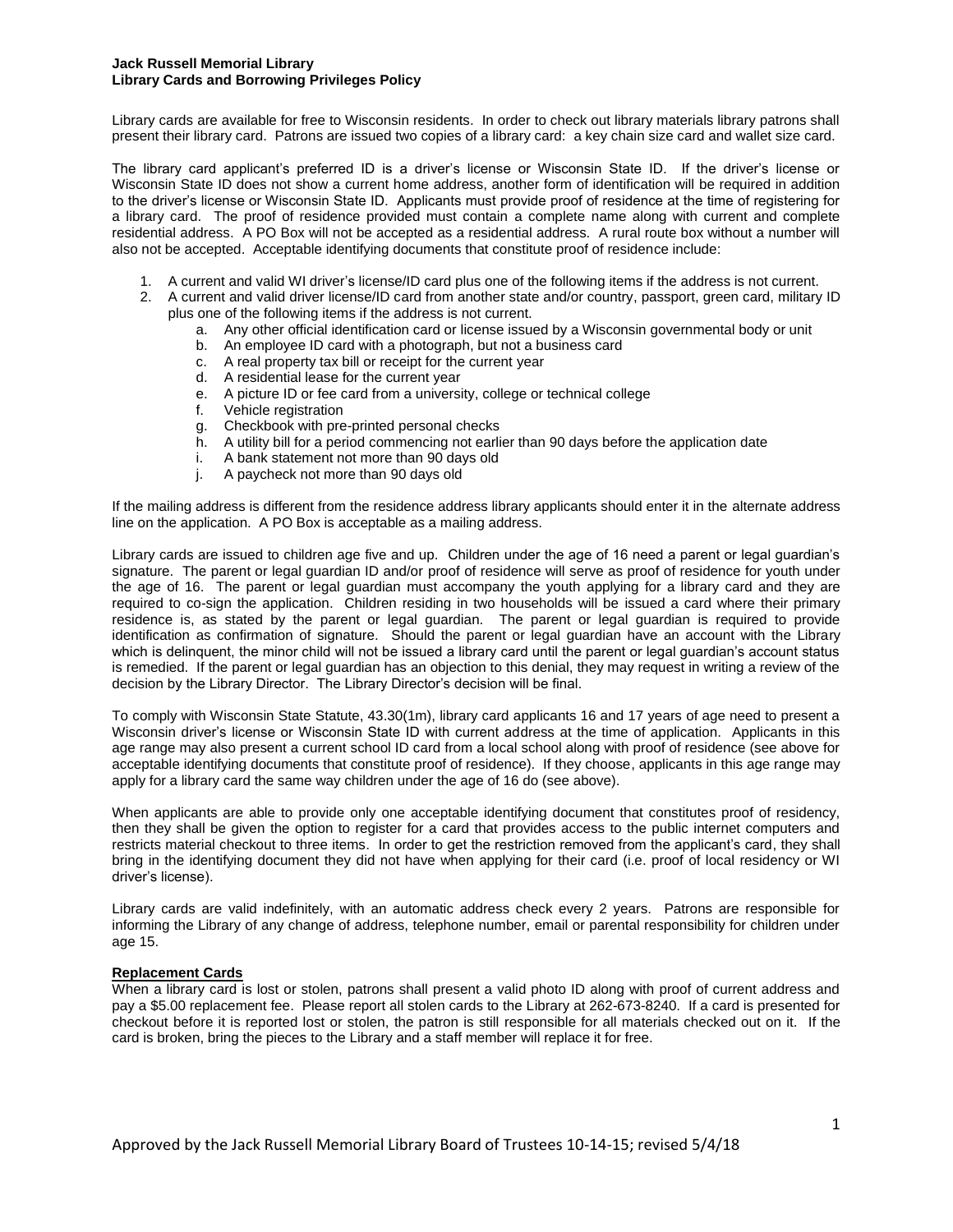## **Date Due Receipts**

Date due receipts are printed for all materials checked out at the circulation desk or the self-checkout stations. Due dates are also available online through the trio catalog. Be sure to check carefully for due dates and keep receipts handy in case there are any questions.

## **Forgotten Cards**

Patrons must present a valid library card in order to checkout library materials. If a registered patron does not have his/her library card, then the Library shall accept an alternative form of photo identification.

Acceptable forms of identification for adults aged 18 and above include identification showing their photo and current address. Patrons may bring in a combination of acceptable alternative ID's to have both photo and current address. Examples include driver's license, a state issued identification card, checkbook, utility bill, student ID, passport, or green card.

For minors without their library card, the Library will accept current school ID cards, driver's license or learners permit as alternative IDs. For minors without any acceptable alternative ID, such as elementary school aged children, Library staff shall ask for the minor's full name, home address, phone number and birthday, including year, to verify minor's identification. Library staff may refuse to accept alternative ID's.

Patrons may borrow only on their own card when using an alternative form of ID for checkout.

| LUAII I CHUUS AHU I IIICS       |                           |                |                 |  |
|---------------------------------|---------------------------|----------------|-----------------|--|
| Type of Item                    | <b>Limits per</b><br>Card | Loan<br>Period | Fine per<br>Day |  |
| Adult & Young Adult Books       | None                      | 28 days        | \$.10           |  |
| New Adult & Young Adult Fiction | None                      | 14 days        | \$.10           |  |
| Children's Books                | None                      | 28 days        | \$.10           |  |
| DVD's***                        | 10                        | 7 days         | \$1.00          |  |
| Non-Fiction DVD's***            | 10                        | 14 days        | \$1.00          |  |
| TV Series on DVD***             | 10                        | 14 days        | \$1.00          |  |
| Blu-rays***                     | 10                        | 7 days         | \$1.00          |  |
| Books on CD                     | None                      | 28 days        | \$.10           |  |
| Music CD's                      | None                      | 14 days        | \$.10           |  |
| Magazines                       | None                      | 14 days        | \$.10           |  |
| Playaways                       | None                      | 28 days        | \$.10           |  |
| Video Games***                  | 3                         | 14 days        | \$1.00          |  |

#### **Loan Periods and Fines**

\*\*\* There is a limit of 10 DVD's/Blu-rays per card whether they are from the Library's collection or borrowed through trio. For example, patrons may checkout six DVD's and four Blu-rays to get to the maximum of ten per card. Video games are limited to three items per card. No exceptions will be made for either limit.

There are no grace periods. Fines are assessed the day after an item is due.

When a patron's card has reached \$10, borrowing privileges will be blocked until the fine has been paid. Fines may be paid in person during regular business hours or via the trio Monarch catalog using a credit or debit card-

Patrons who have items that are overdue for longer than 56 days may also be prevented from borrowing more items until those materials have been returned and the fine paid (please see the Library's overdue materials policy). Patrons with fines will not be allowed to use another individual's library card as a way of avoiding payment of fines or using the library's public access computers.

#### **Renewals**

Items may be renewed in person, over the phone (262-673-8240), or online via the trio catalog up to two time, as long as no one else is waiting for the item. If you are renewing materials that are due the day you are renewing them online via the trio catalog, items must be renewed by 11:59pm/CST to avoid overdue charges.

# **Holds on Items**

Items placed on hold via the trio catalog are available for pickup at the library's circulation desk. Holds may be placed on all library materials via in-person at the library, via phone with a staff member or online in the trio Monarch catalog. Patrons need to have a library card in good standing and a pin number. Pin numbers are assigned at the time of application. JRML staff does not have access to pin numbers. Patrons who do not know their pin number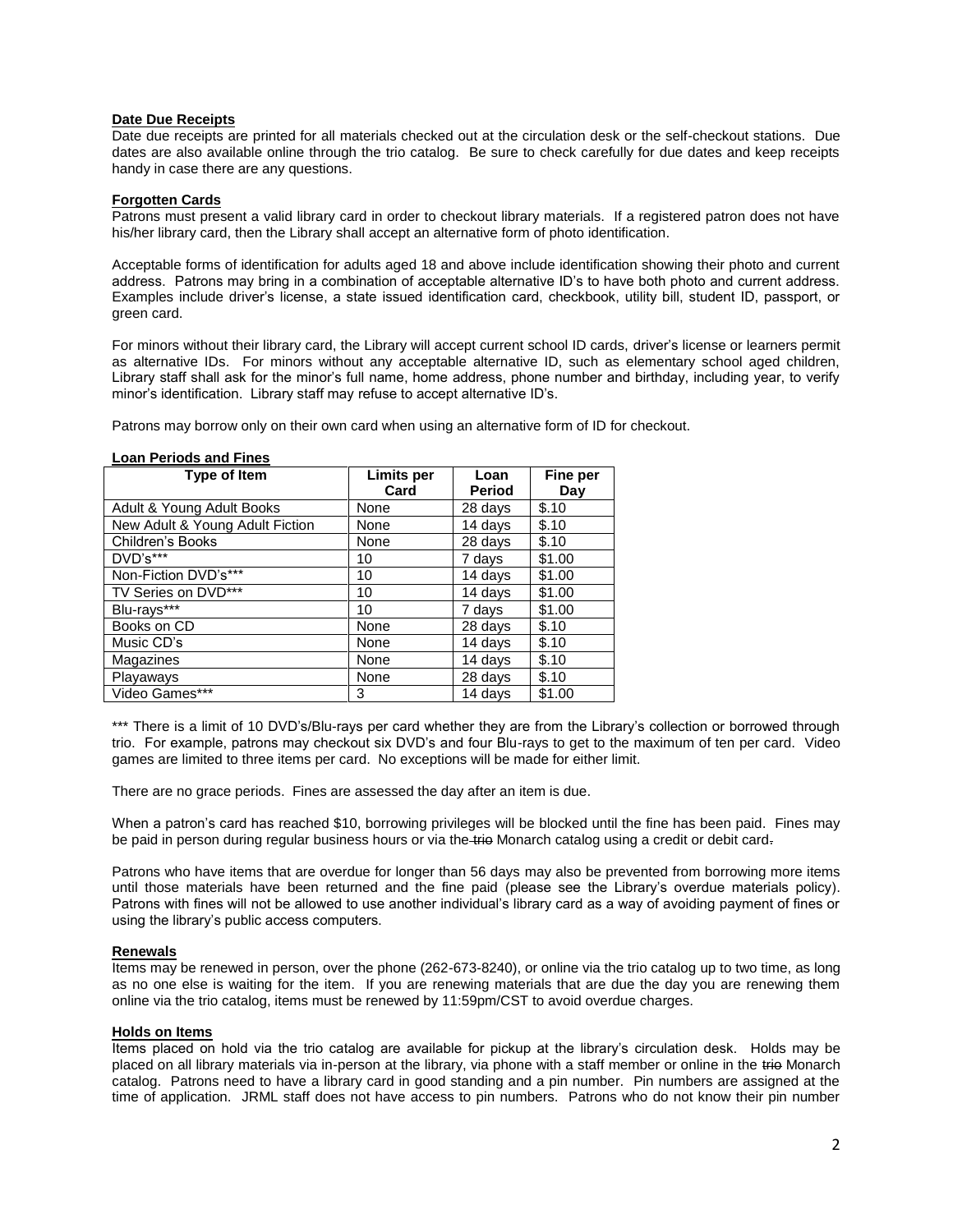may call the library to have is reset via phone during regular business hours or reset it online through the Monarch Catalog via the My Account link.

When materials become available patrons have the option to be notified either by phone or email. Notices for hold pick up are sent out once per day. Items are held for seven days from the date the patron is notified. When an item is not picked up, it will be sent back to the owning library or onto the next patron in cases where there is a waiting list. A new hold may be placed on the item but the patron will go to the bottom of the existing holds list.

When picking up items that are on hold, for the patron's protection and to comply with Wisconsin State Statute, 43.30(1m), the card in which the item was placed on hold must be presented. This means that when a husband wants to pick up his wife's holds, he must present her card and vice versa. The same is true for parents wanting to pick up holds on their children's cards.

## **Interlibrary Loan**

Materials not available in the Library or via the trio catalog may be borrowed from another library. There is currently no fee for this service. To place an interlibrary loan, please visit the reference desk or call 262-673-8240.

## **Returning Items**

There are several ways items may be returned to the Library. There is a materials return located inside the Library which is open during regular business hours. On the East side of the building is a drive thru materials return conveniently open 24 hours a day, seven days a week. Materials returned in the drive thru before the library opens to the public are considered returned the previous open day.

Items may also be returned to any public library in Dodge, Ozaukee, Sheboygan or Washington County. Please note that items returned to public libraries outside of the above mentioned counties may be subject to late fees.

#### **Lost and Damaged Items**

Minor damages to library materials that do not affect the enjoyment or operation of the items by other patrons shall be assessed a minimum fee of \$3.00. Examples of such damages are: ripped covers, a single torn page, minor scribbling, damaged lock on DVD case, etc….

Major damage to a library item that renders the item unusable to other patrons shall be charged the full replacement cost of the damaged item plus a \$5.00 processing fee. The processing fee covers the labor and supply costs necessary to make the item "shelf-ready" for patron use. Examples of such damages are: water or other liquid damage, animal or child chewing/tearing, ripped or torn covers and/or pages, warping, broken spines, etc.

When a library item has been lost or damaged beyond repair, the borrowing patron or their guardian, shall be held responsible for that item's current replacement value. The Library's cost is the actual cost of the item plus a \$5.00 processing fee. Costs for replacement can be found in the item record. Please call the Library for specific details.

The Library does not accept replacement items as substitution for lost or damaged items in lieu of paying for the item. The patron is responsible for the cost of the item plus the processing fee.

### **Incomplete returns**

Patrons who accidentally return an item without a DVD, Blu-ray or CD, forget to include a map with a travel guide, etc… shall be notified via telephone that the material is missing. Patrons are asked to return the missing piece(s) as soon as possible. Fines will not be charged while the Library waits for the piece(s) to be returned. Reminder calls will be made however, after 30 days of waiting for the piece(s) to be returned, the Library shall consider the item to be lost and bill the patron for the cost of them item plus a \$5.00 processing fee.

#### **Damage/Missing materials fees (when not charging for replacement) are as follows:**

| Missing tray from DVD or CD cases                      | \$3.00 |
|--------------------------------------------------------|--------|
| Missing or damaged lock from DVD, CD or Playaway Cases | \$3.00 |
| Damaged or Lost DVD, CD or Playaway Cases              | \$5.00 |
| Removed or damaged RFID Tag                            | \$3.00 |
| Removed or damaged barcode                             | \$3.00 |
| Missing pair of 3D glasses                             | \$3.00 |
| Missing booklet from music CD albums                   | \$5.00 |
| Lost or damaged magazines                              | \$6.00 |
| Missing map from travel books                          | \$5.00 |